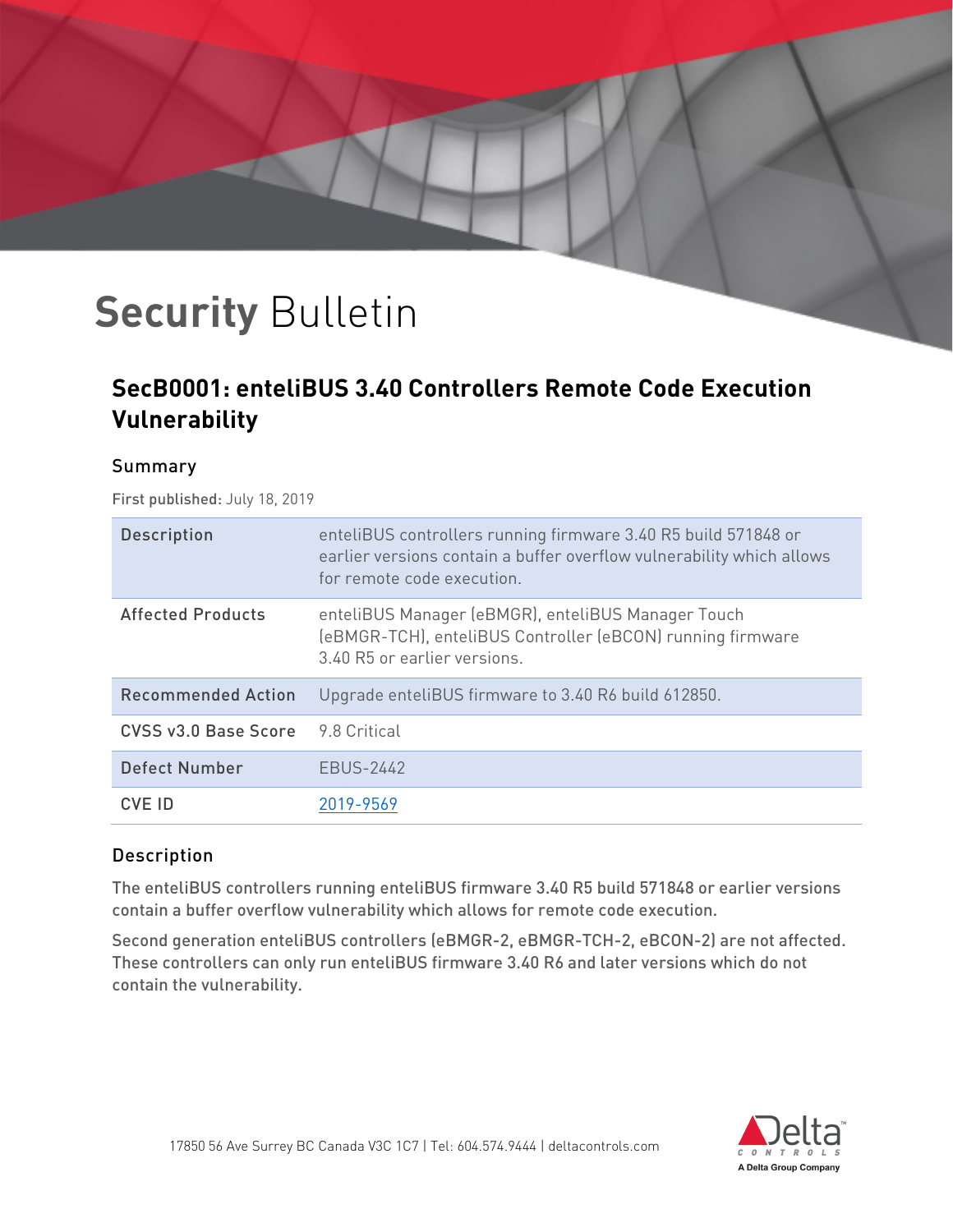#### Recommended Action

Upgrade your enteliBUS 3.40 firmware to version 3.40 R6 build 612850 to remove this vulnerability.

### Mitigation

It is important that buildings are updated to the 3.40 R6 version release to mitigate risk.

In addition to upgrading your enteliBUS system, Delta Controls recommends the following actions to secure your building sites:

- Do not leave building controllers exposed to the Internet.
	- $\circ$  If remote connections to the network are required, use a Virtual Private Network (VPN).
	- $\circ$  Secure your network using Tempered Networks products (available through Delta Controls).
- Regularly review and validate the list of users who are authorized to access sites and controllers.
- Ensure personnel with access to the system are knowledgeable about and are trained to use Delta Controls products and networks.
- $\blacktriangleright$  Follow the security industries recommended practices for securing your sites. <https://ics-cert.us-cert.gov/Recommended-Practices>

#### Download

enteliBUS firmware 3.40 R6 build 612850 can be downloaded on the [Version 3.40 Downloads](https://support.deltacontrols.com/Support/Downloads/V340R1#enteliBUS_Firmware_40eBCON_44_eBMGR_41) page.

For more details about how to upgrade the firmware using Flash Loader or a USB drive, see the Solution section in [KbA2313.](https://support.deltacontrols.com/Support/Kbase/KbA2313)

[Link to Release Notes for enteliBUS firmware 3.40 R6](https://support.deltacontrols.com/Products/ReleaseNotes/ReleaseNotes#OrcaRelease340)

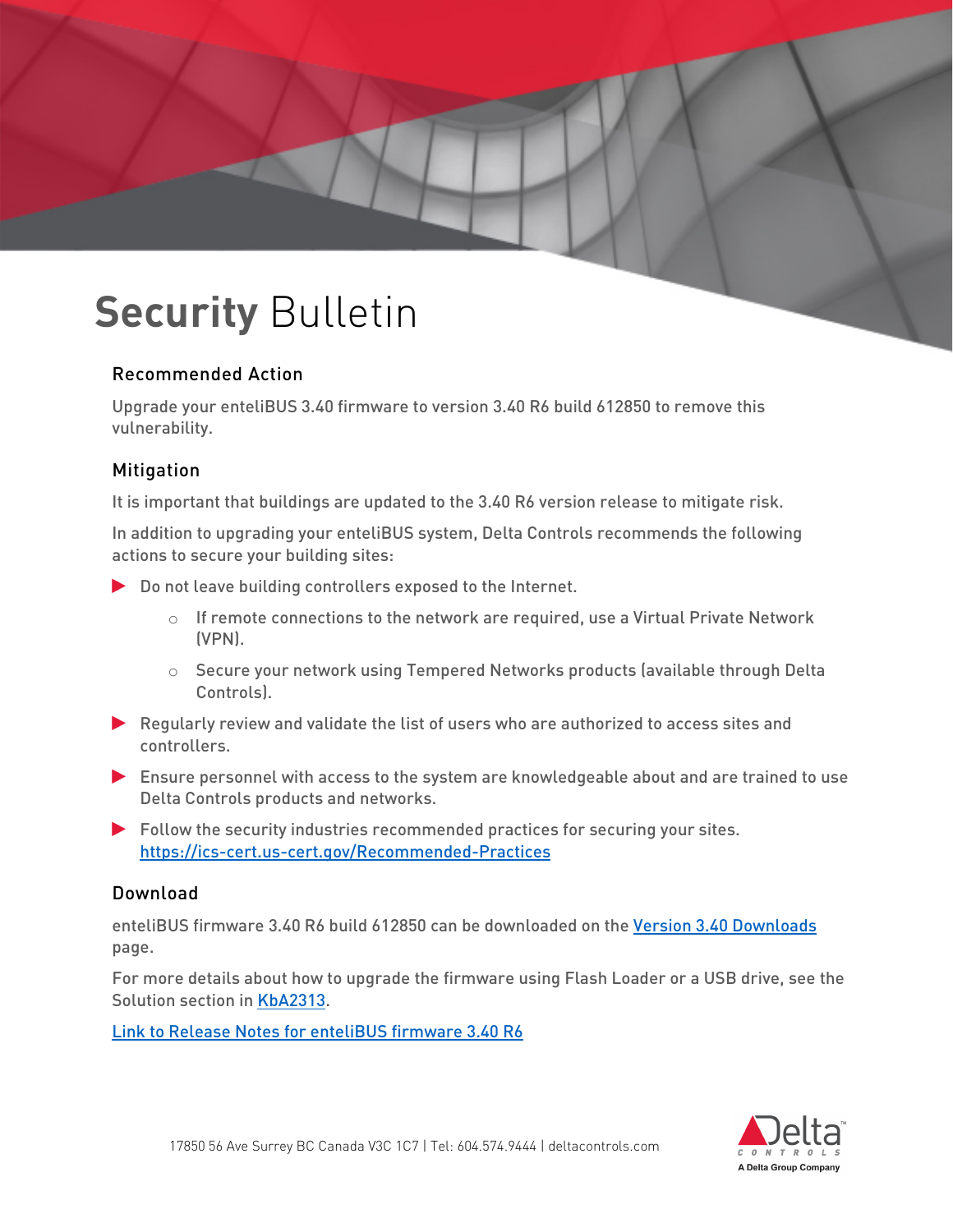### More Information

The following links provide tips and strategies to secure your Delta Controls products and building networks:

- [Cybersecurity How-to Webinar for enteliWEB, DSC, eBMGR, eBCON, Network, ORCAweb](https://support.deltacontrols.com/Support/Webinar/CyberSecurityWebinar)
- [KbA2252: Tips to Secure Delta Products](https://support.deltacontrols.com/Support/Kbase/KbA2252)

Delta Controls together with Tempered Networks offer a simple solution for securing building control networks using Host Identity Protocol (HIP).

[Tempered Networks Product Page](https://support.deltacontrols.com/Peripherals/TemperedNetworks)

#### Acknowledgement

We would like to thank the McAfee Advanced Threat Research team for their assistance in discovering and verifying the resolution of this vulnerability.

### Appendix: About CVSS

This CVSS version 3.0 vector was used to generate the score noted in this bulletin: [CVSS:3.0/AV:N/AC:L/PR:N/UI:N/S:U/C:H/I:H/A:H/E:F/RL:O/RC:C](https://www.first.org/cvss/calculator/3.0#CVSS:3.0/AV:N/AC:L/PR:N/UI:N/S:U/C:H/I:H/A:H/E:F/RL:O/RC:C)

All CVSS scores can be mapped to the qualitative ratings defined by the Qualitative Severity Rating Scale table (see below):

| Rating   | <b>CVSS Score</b> |
|----------|-------------------|
| None     | 0.0               |
| Low      | $0.1 - 3.9$       |
| Medium   | $4.0 - 6.9$       |
| High     | $7.0 - 8.9$       |
| Critical | $9.0 - 10.0$      |